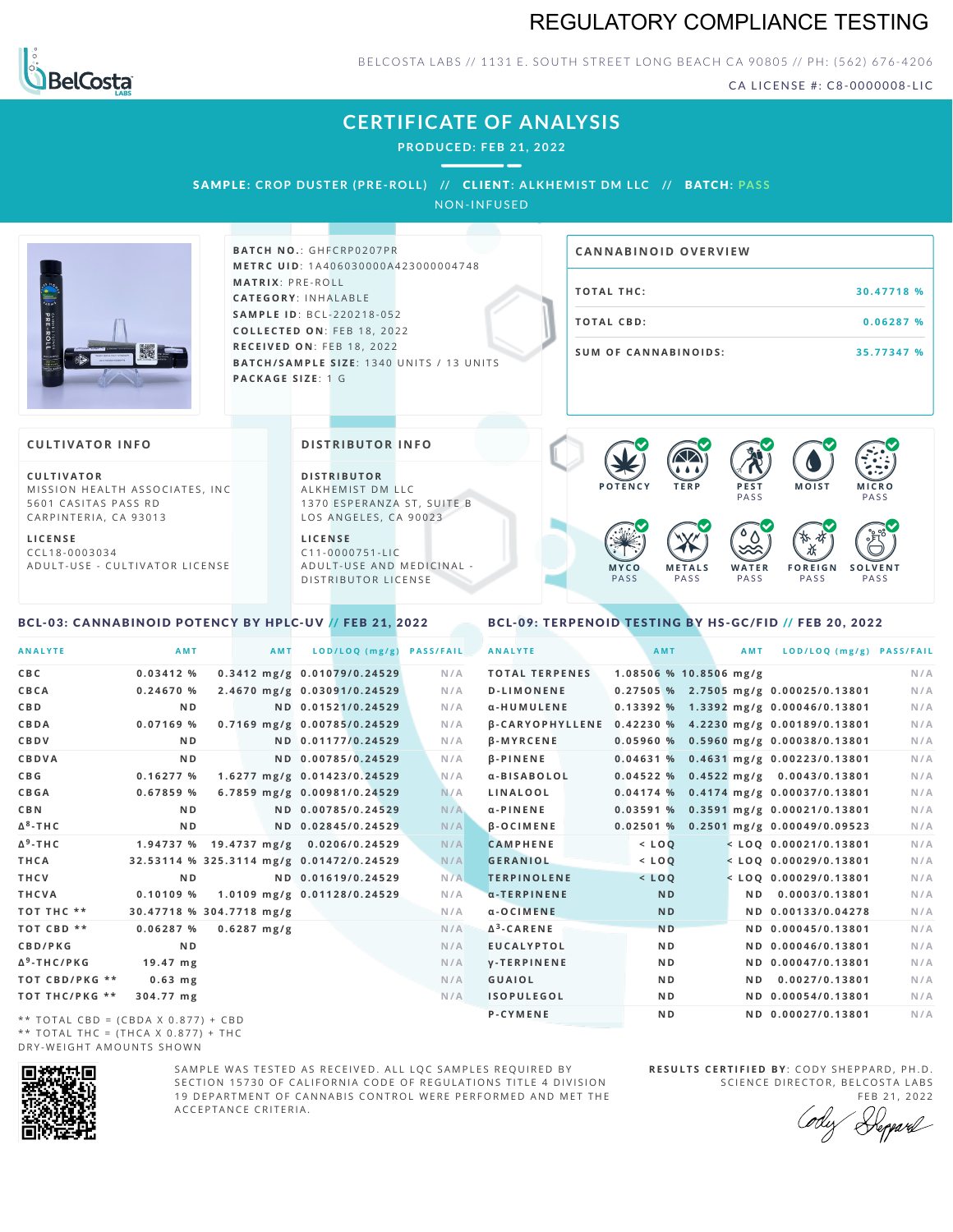# REGULATORY COMPLIANCE TESTING

#### <span id="page-1-0"></span>BCL-13: PESTICIDE TESTING BY GC/MS // FEB 20, 2022

| <b>ANALYTE</b>         | LIMIT         | $AMT$ ( $\mu g/g$ ) | LOD/LOQ (µg/g) | <b>PASS/FAIL</b> |
|------------------------|---------------|---------------------|----------------|------------------|
| <b>CAPTAN</b>          | $0.7 \mu g/g$ | N <sub>D</sub>      | 0.01977/0.06   | <b>PASS</b>      |
| <b>CHLORDANE</b>       | Any amt       | N <sub>D</sub>      |                | <b>PASS</b>      |
| <b>CHLORDANE CIS</b>   |               | N <sub>D</sub>      | 0.01199/0.03   | N/A              |
| <b>CHLORDANE TRANS</b> |               | N <sub>D</sub>      | 0.01082/0.03   | N/A              |
| <b>CHLORFENAPYR</b>    | Any amt       | N <sub>D</sub>      | 0.01364/0.06   | <b>PASS</b>      |

| <b>ANALYTE</b>                      | LIMIT         | $AMT (\mu g/g)$ | LOD/LOQ (µg/g) | <b>PASS/FAIL</b> |
|-------------------------------------|---------------|-----------------|----------------|------------------|
| <b>CHLORPYRIFOS</b>                 | Any amt       | N <sub>D</sub>  | 0.01653/0.06   | <b>PASS</b>      |
| <b>DICHLORVOS</b>                   | Any amt       | N <sub>D</sub>  | 0.01165/0.06   | <b>PASS</b>      |
| <b>METHYL PARATHION</b>             | Any amt       | N <sub>D</sub>  | 0.00851/0.06   | <b>PASS</b>      |
| PENTACHLORONI-<br><b>TROBENZENE</b> | $0.1 \mu g/g$ | N <sub>D</sub>  | 0.01282/0.06   | <b>PASS</b>      |
|                                     |               |                 |                |                  |

## BCL-05: RESIDUAL PESTICIDE ANALYSIS BY LC-MS/MS ESI // FEB 20, 2022

| <b>ANALYTE</b>         |                  | LIMIT $AMT (\mu g/g)$ | LOD/LOQ (µg/g) | <b>PASS/FAIL</b> | <b>ANALYTE</b>       |                  | LIMIT AMT $(\mu g/g)$ | LOD/LOQ (µg/g) PASS/FAIL |             |
|------------------------|------------------|-----------------------|----------------|------------------|----------------------|------------------|-----------------------|--------------------------|-------------|
| <b>ABAMECTIN</b>       | $0.1 \mu g/g$    | N D                   | 0.01153/0.04   | PASS             | <b>MALATHION</b>     | $0.5 \mu g/g$    | N D                   | 0.00472/0.02             | <b>PASS</b> |
| <b>ACEPHATE</b>        | $0.1 \mu g/g$    | N D                   | 0.00368/0.02   | <b>PASS</b>      | <b>METALAXYL</b>     | $2 \mu g/g$      | N D                   | 0.00503/0.02             | PASS        |
| ACEQUINOCYL            | $0.1 \mu g/g$    | N D                   | 0.00417/0.02   | <b>PASS</b>      | <b>METHIOCARB</b>    | Any amt          | N D                   | 0.00503/0.02             | PASS        |
| <b>ACETAMIPRID</b>     | $0.1 \mu g/g$    | N D                   | 0.00464/0.02   | <b>PASS</b>      | METHOMYL             | 1 $\mu$ g/g      | N D                   | 0.00494/0.02             | PASS        |
| <b>ALDICARB</b>        | Any amt          | N D                   | 0.01109/0.04   | <b>PASS</b>      | <b>MEVINPHOS</b>     | Any amt          | N D                   |                          | PASS        |
| <b>AZOXYSTROBIN</b>    | $0.1 \mu g/g$    | N D                   | 0.00639/0.02   | <b>PASS</b>      | <b>MEVINPHOSI</b>    |                  | N D                   | 0.00163/0.0084           | N/A         |
| <b>BIFENAZATE</b>      | $0.1 \, \mu g/g$ | N D                   | 0.00355/0.02   | <b>PASS</b>      | <b>MEVINPHOS II</b>  |                  | N D                   | 0.00542/0.0316           | N/A         |
| <b>BIFENTHRIN</b>      | $3 \mu g/g$      | N D                   | 0.00473/0.04   | PASS             | MYCLOBUTANIL         | $0.1 \mu g/g$    | N D                   | 0.00867/0.04             | PASS        |
| <b>BOSCALID</b>        | $0.1 \mu g/g$    | N D                   | 0.00494/0.02   | PASS             | <b>NALED</b>         | $0.1 \mu g/g$    | N D                   | 0.00328/0.02             | PASS        |
| CARBARYL               | $0.5 \mu g/g$    | N D                   | 0.00295/0.02   | PASS             | OXAMYL               | $0.5 \, \mu g/g$ | N D                   | 0.00455/0.02             | PASS        |
| CARBOFURAN             | Any amt          | N D                   | 0.00613/0.02   | PASS             | PACLOBUTRAZOL        | Any amt          | N D                   | 0.00714/0.04             | PASS        |
| CHLORANTRANIL-         | $10 \mu g/g$     | N D                   | 0.00697/0.04   | <b>PASS</b>      | <b>PERMETHRIN</b>    | $0.5 \mu g/g$    | N D                   |                          | PASS        |
| <b>IPROLE</b>          |                  |                       |                |                  | PERMETHRIN CIS       |                  | N D                   | 0.00237/0.0082           | N/A         |
| <b>CLOFENTEZINE</b>    | $0.1 \mu g/g$    | N D                   | 0.0054/0.02    | <b>PASS</b>      | PERMETHRIN TRANS     |                  | N D                   | 0.00245/0.0118           | N/A         |
| <b>COUMAPHOS</b>       | Any amt          | N D                   | 0.00215/0.02   | <b>PASS</b>      | <b>PHOSMET</b>       | $0.1 \mu g/g$    | N D                   | 0.0043/0.02              | PASS        |
| CYFLUTHRIN             | $2 \mu g/g$      | N D                   | 0.05508/0.2    | <b>PASS</b>      | PIPERONYLBUTO-       | $3 \mu g/g$      | N D                   | 0.00247/0.02             | PASS        |
| CYPERMETHRIN           | $1 \mu g/g$      | ND                    | 0.00556/0.04   | <b>PASS</b>      | XIDE                 |                  |                       |                          |             |
| <b>DAMINOZIDE</b>      | Any amt          | N D                   | 0.00227/0.04   | PASS             | <b>PRALLETHRIN</b>   | $0.1 \mu g/g$    | N D                   | 0.00392/0.02             | PASS        |
| <b>DIAZINON</b>        | $0.1 \mu g/g$    | N D                   | 0.00487/0.02   | <b>PASS</b>      | PROPICONAZOLE        | $0.1 \mu g/g$    | N D                   | 0.0024/0.02              | PASS        |
| <b>DIMETHOATE</b>      | Any amt          | N D                   | 0.00354/0.02   | <b>PASS</b>      | <b>PROPOXUR</b>      | Any amt          | N D                   | 0.00374/0.02             | PASS        |
| <b>DIMETHOMORPH</b>    | $2 \mu g/g$      | N D                   |                | <b>PASS</b>      | <b>PYRETHRINS</b>    | $0.5 \mu g/g$    | N D                   | 0.00726/0.04             | PASS        |
| <b>DIMETHOMORPH I</b>  |                  | N D                   | 0.00109/0.0078 | N/A              | PYRIDABEN            | $0.1 \mu g/g$    | N D                   | 0.0034/0.02              | PASS        |
| <b>DIMETHOMORPH II</b> |                  | N <sub>D</sub>        | 0.0015/0.0122  | N/A              | <b>SPINETORAM</b>    | $0.1 \mu g/g$    | N D                   |                          | PASS        |
| <b>ETHOPROPHOS</b>     | Any amt          | N D                   | 0.0041/0.02    | <b>PASS</b>      | <b>SPINETORAM J</b>  |                  | ND.                   | 0.00329/0.016            | N/A         |
| <b>ETOFENPROX</b>      | Any amt          | N D                   | 0.00274/0.02   | <b>PASS</b>      | <b>SPINETORAM L</b>  |                  | N D                   | 0.00157/0.016            | N/A         |
| <b>ETOXAZOLE</b>       | $0.1 \mu g/g$    | N D                   | 0.00385/0.02   | <b>PASS</b>      | <b>SPINOSAD</b>      | $0.1 \mu g/g$    | N D                   |                          | PASS        |
| <b>FENHEXAMID</b>      | $0.1 \mu g/g$    | N D                   | 0.01055/0.02   | <b>PASS</b>      | SPINOSAD A           |                  | N D                   | 0.00205/0.01438          | N/A         |
| <b>FENOXYCARB</b>      | Any amt          | N D                   | 0.00175/0.02   | <b>PASS</b>      | SPINOSAD D           |                  | N D                   | 0.00104/0.00498          | N/A         |
| <b>FENPYROXIMATE</b>   | $0.1 \mu g/g$    | N D                   | 0.00481/0.02   | PASS             | <b>SPIROMESIFEN</b>  | $0.1 \mu g/g$    | N D                   | 0.00944/0.04             | PASS        |
| <b>FIPRONIL</b>        | Any amt          | N D                   | 0.00478/0.02   | <b>PASS</b>      | <b>SPIROTETRAMAT</b> | $0.1 \mu g/g$    | N D                   | 0.00208/0.02             | PASS        |
| <b>FLONICAMID</b>      | $0.1 \mu g/g$    | N D                   | 0.00398/0.02   | PASS             | <b>SPIROXAMINE</b>   | Any amt          | N D                   | 0.00344/0.02             | PASS        |
| <b>FLUDIOXONIL</b>     | $0.1 \mu g/g$    | N D                   | 0.01369/0.04   | PASS             | <b>TEBUCONAZOLE</b>  | $0.1 \mu g/g$    | N D                   | 0.00816/0.04             | PASS        |
| HEXYTHIAZOX            | $0.1 \mu g/g$    | N D                   | 0.00297/0.02   | PASS             | <b>THIACLOPRID</b>   | Any amt          | N D                   | 0.0039/0.02              | PASS        |
| <b>IMAZALIL</b>        | Any amt          | N D                   | 0.0056/0.02    | PASS             | <b>THIAMETHOXAM</b>  | $5 \mu g/g$      | N D                   | 0.00358/0.02             | PASS        |
| <b>IMIDACLOPRID</b>    | $5 \mu g/g$      | N D                   | 0.00645/0.02   | <b>PASS</b>      | TRIFLOXYSTROB-<br>1N | $0.1 \mu g/g$    | N D                   | 0.00421/0.02             | PASS        |
| KRESOXIM-<br>METHYL    | 0.1 µg/g         | N D                   | 0.00339/0.02   | PASS             |                      |                  |                       |                          |             |